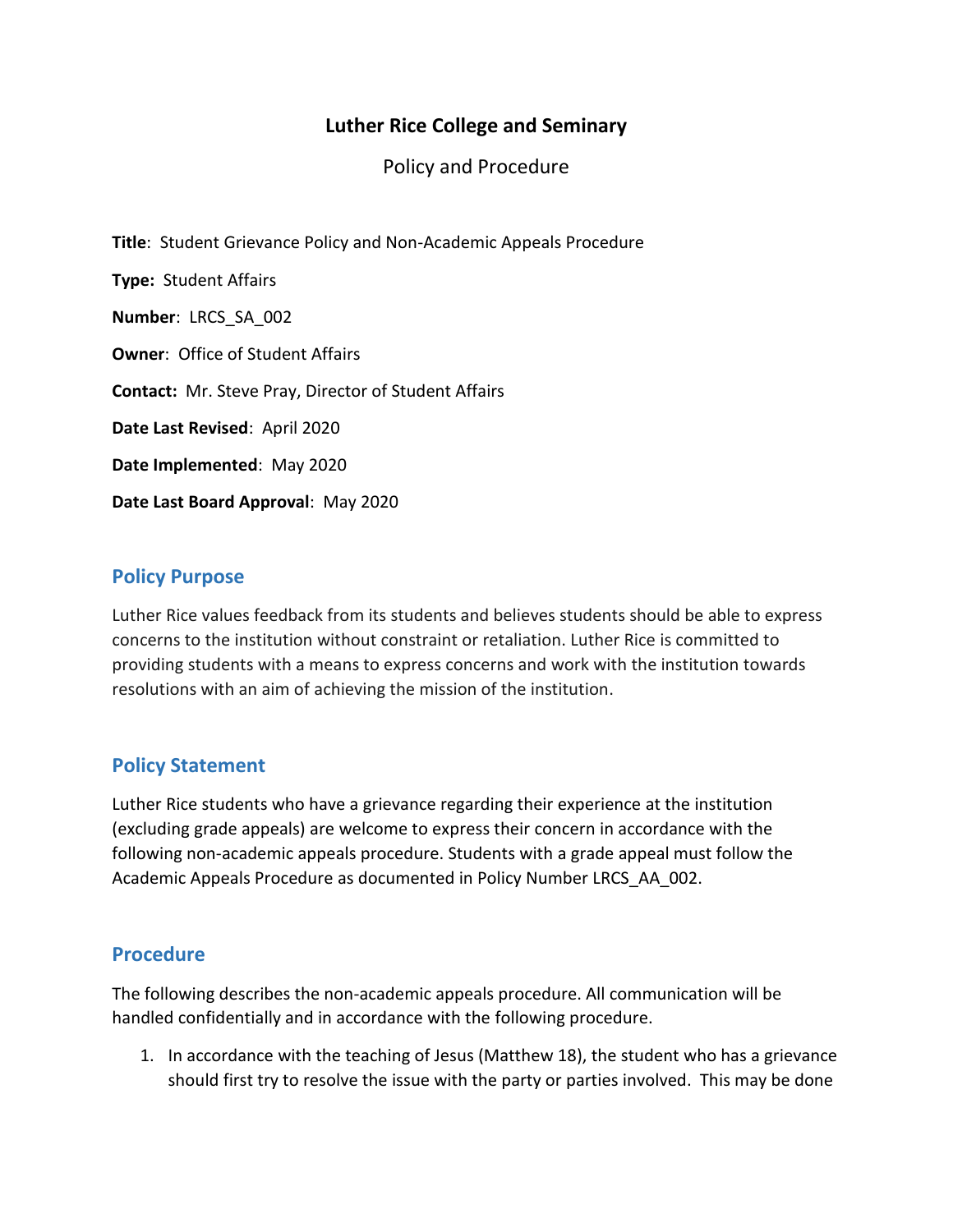through written correspondence, by phone, or in a face-to-face meeting. If the issue is satisfactorily resolved by such a process, no other action is required.

- 2. If the issue is not resolved to the student's satisfaction, the student shall submit the complaint in writing to [studentservices@LutherRice.edu](mailto:studentservices@LutherRice.edu) or mail it to Luther Rice, Student Services, 3038 Evans Mill Road, Lithonia, Georgia 30038. The complaint must include detailed information, including specific dates, times, and the people involved. The complaint must also include an account of how the student has sought to resolve the issue up to this point (including copies of all correspondence to and from the parties involved).
- 3. The complaint will be addressed by a panel of 3 Luther Rice representatives. The panel is assigned by the Executive Vice President and may include 1 student representative. The panel will review the complaint and send a determination to the student within 7 business days. For matters of confidentiality, the student may request to bypass the panel and appeal directly to the Executive Vice President.
- 4. If the issue is still not resolved to the student's satisfaction following the panel's decision, he or she shall address a written appeal via email or mail to the Executive Vice President. The Vice President will review the complaint and send a determination to the student within 7 business days. The decision of the Executive Vice President is final. If the complaint concerns the Executive Vice President, the Vice President for Academic Affairs will assume the responsibilities of the Executive Vice President.

#### *Student Complaints*

Files containing grievance issues are maintained in either the office of the Vice President for Academic Affairs or the office of the Executive Vice President. Students not satisfied with the decisions of the Luther Rice administration have the freedom to contact the accrediting agencies listed below. Contact information follows:

Southern Association of Colleges and Schools Commission on Colleges (SACSCOC) 1866 Southern Lane Decatur, GA 30033-4097 404-679-4500 (Status: Candidate)

Association of Biblical Higher Education (ABHE) 5850 T. G. Lee Blvd., Suite 130 Orlando, FL 32822 407-207-0808 -- [info@abhe.orgTransnational](mailto:info@abhe.orgTransnational)